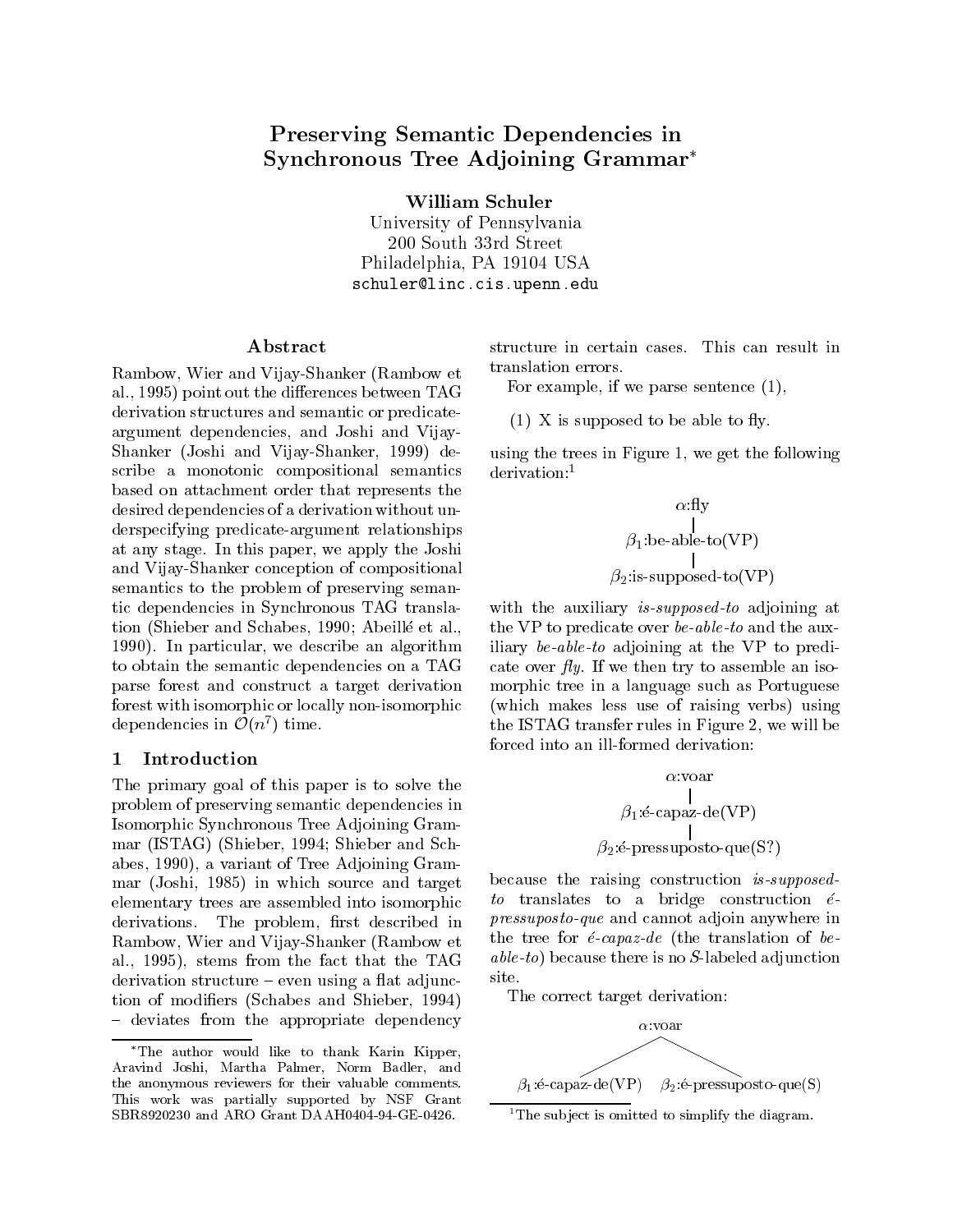

Figure 1: Sample elementary trees for "supposed to be able to  $fly"$ 

which yields the translation in sentence  $(2)$ ,

# (2) E pressuposto que X e capaz de voar.

is not isomorphic to the source. Worse, this non-isomorphism is unbounded, because the bridge verb pressuposto may have to migrate across any number of intervening raising verbs to find an ancestor that contains an appropriate adjunction site:



This sort of non-local non-isomorphic transfer cannot be handled in a synchronous TAG that has an isomorphism restriction on derivation trees. On the other hand, we do not wish to return to the original non-local formulation of synchronous TAG (Shieber and Schabes, 1990) because the non-local inheritance of links on the derived tree is difficult to implement, and because the non-local formulation can recognize languages beyond the generative power of TAG. Rambow, Wier and Vijay-Shanker themselves introduce D-Tree Grammar (Rambow et al., 1995) and Candito and Kahane introduce the DTG variant Graph Adjunction Grammar (Candito and Kahane, 1998b) in order to solve this problem using a derivation process that mirrors composition more directly, but both involve potentially signicantly greater recognition complexity than TAG.

### $\overline{2}$ **Overview**

Our solution is to retain ISTAG, but move the isomorphism restriction from the derivation structure to the predicate-argument attachment structure described in (Joshi and Vijay-Shanker, 1999).

This structure represents the composition of semantic predicates for lexicalized elementary trees, each of which contains a 'predicate' variable associated with the situation or entity that the predicate introduces, and a set of `argument' variables associated with the foot node and substitution sites in the original elementary tree. The predicates are composed by identifying the predicate variable in one predicate with an argument variable in another, so that the two variables refer to the same situation or entity.

Composition proceeds from the bottom up on the derivation tree, with adjuncts traversed in order from the lowest to the highest adjunction site in each elementary tree, in much the same way that a parser produces a derivation. Whenever an initial tree is substituted, its predicate variable is identied in the composed structure with an argument variable of the tree it substitutes into. Whenever an auxiliary tree is adjoined, the predicate variable of the tree it adjoins into is identied in the composed structure with one of its own argument variables. In cases of adjunction, an auxiliary tree's semantics can also specify which variable will become the predicate variable of the composed structure for use in subsequent adjunctions at higher adjunction sites: a *modifier* auxiliary will return the host tree's original predicate variable, and a predicative auxiliary will return its own predicate variable.<sup>2</sup> Since the traversal must

 $2$ See (Schabes and Shieber, 1994) for definitions of modier and predicative auxiliaries.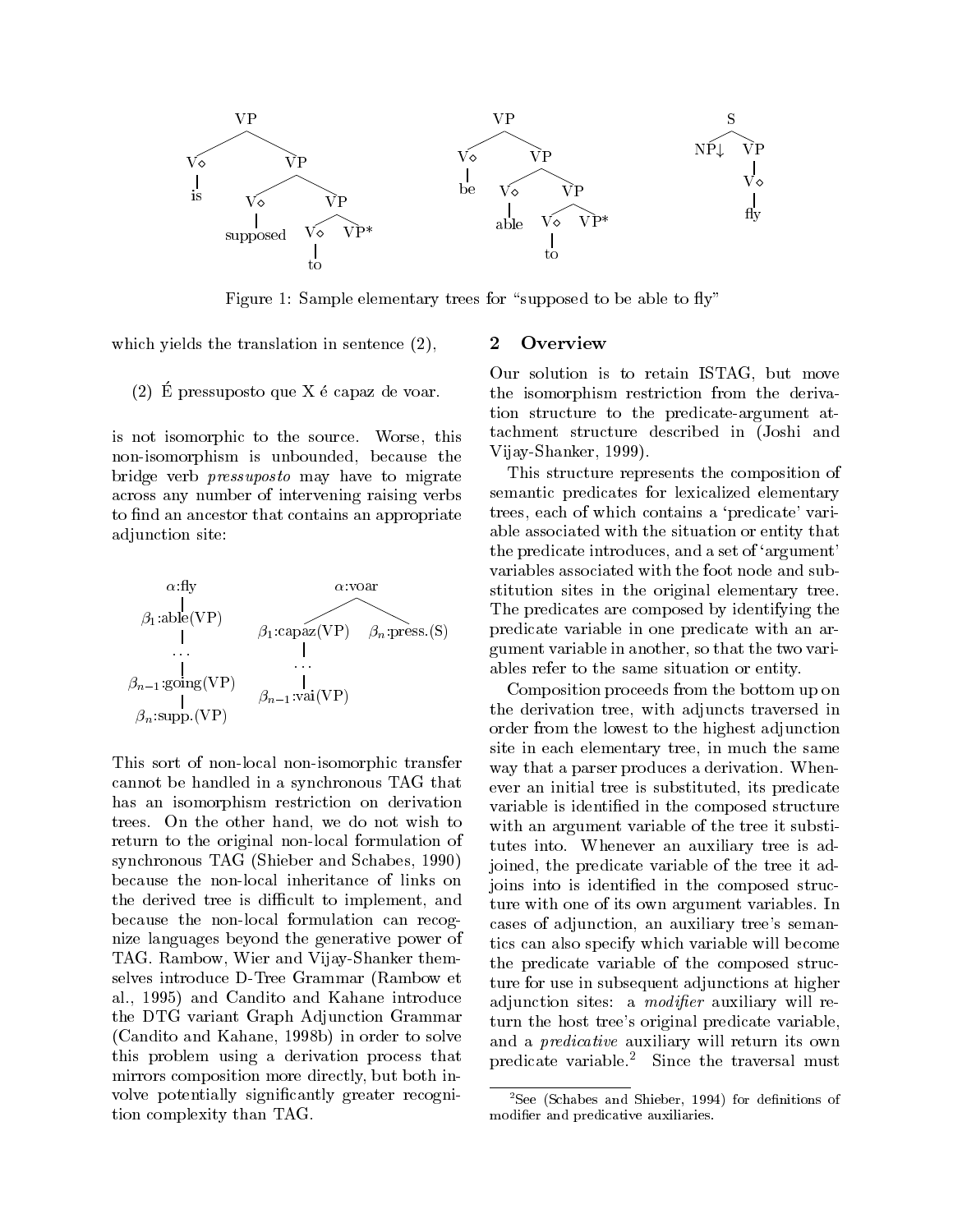

Figure 2: Synchronous tree pairs for "supposed to be able to  $fly$ "

proceed from the bottom up, the attachment of predicates to arguments is neither destructive nor underspecied at any stage in the interpretation.

For example, assume the initial tree  $\alpha$ : fly has a predicate variable  $s_1$ , representing the situation of something flying, and an argument variable  $x_1$ , representing the thing that is flying; and assume the predicative auxiliary tree  $\beta_1$ :beable-to has a predicate variable  $s_2$ , representing the situation of something being possible, and an argument variable  $s_3$ , representing the thing that is possible. If  $\beta_1$  is now adjoined into  $\alpha$ , the composed structure would have  $s_1$ identified with  $s_3$  (since the situation of flying is the thing that is possible), and  $s_2$  as an overall predicate variable, so if another tree later adjoins into this composed structure rooted on  $\alpha$ , it will predicate over  $s_2$  (the situation that flying is possible) rather than over  $\alpha$ 's original predicate variable  $s_1$  (the situation of flying by itself). Note that Joshi and Vijay-Shanker do not require the predicate and modifier distinctions, because they can explicitly specify the fates of any number of predicate variables in a tree's semantic representation. For simplicity, we will limit our discussion to only the two possibilities of predicative and modifier auxiliaries,

using one predicate variable per tree.

If we represent each such predicate-argument attachment as an arc in a directed graph, we can view the predicate-argument attachment structure of a derivation as a dependency graph, in much the same way as Candito and Kahane interpret the original derivation trees (Candito and Kahane, 1998a). More importantly, we can see that this definition predicts the predicateargument dependencies for sentences (1) and (2) to be isomorphic:

$$
\phi_0:\text{supposed-to}\qquad \phi_0:\text{\'e-pressuposto-que}\\ \phi_1:\text{be-able-to}\qquad \phi_1:\text{\'e-capaz-de}\\ \phi_2:\text{fly}\qquad \phi_2:\text{voar}
$$

even though their derivation trees are not.

 $\forall$  2  $\rightarrow$  7  $\rightarrow$  7  $\rightarrow$  7  $\rightarrow$  7  $\rightarrow$  7  $\rightarrow$  7  $\rightarrow$  7  $\rightarrow$  7  $\rightarrow$  7  $\rightarrow$  7  $\rightarrow$  7  $\rightarrow$  7  $\rightarrow$  7  $\rightarrow$  7  $\rightarrow$  7  $\rightarrow$  7  $\rightarrow$  7  $\rightarrow$  7  $\rightarrow$  7  $\rightarrow$  7  $\rightarrow$  7  $\rightarrow$  7  $\rightarrow$  7  $\rightarrow$  7  $\rightarrow$  7  $\rightarrow$  7  $\rightarrow$  7  $\rightarrow$  7  $\rightarrow$  7  $\rightarrow$  7  $\rightarrow$ 

This is because the predicative auxiliary for  $\acute{e}$ -capaz-de returns its predicate variable to the host tree for subsequent adjunctions, so the auxiliary tree for  $\acute{e}$ -pressuposto-que can attach it as one of its arguments, just as if it had adjoined directly to the auxiliary, as supposed-to does in English.

It is also important to note that Joshi and Vijay-Shanker's definition of TAG compositional semantics differs from that of Shieber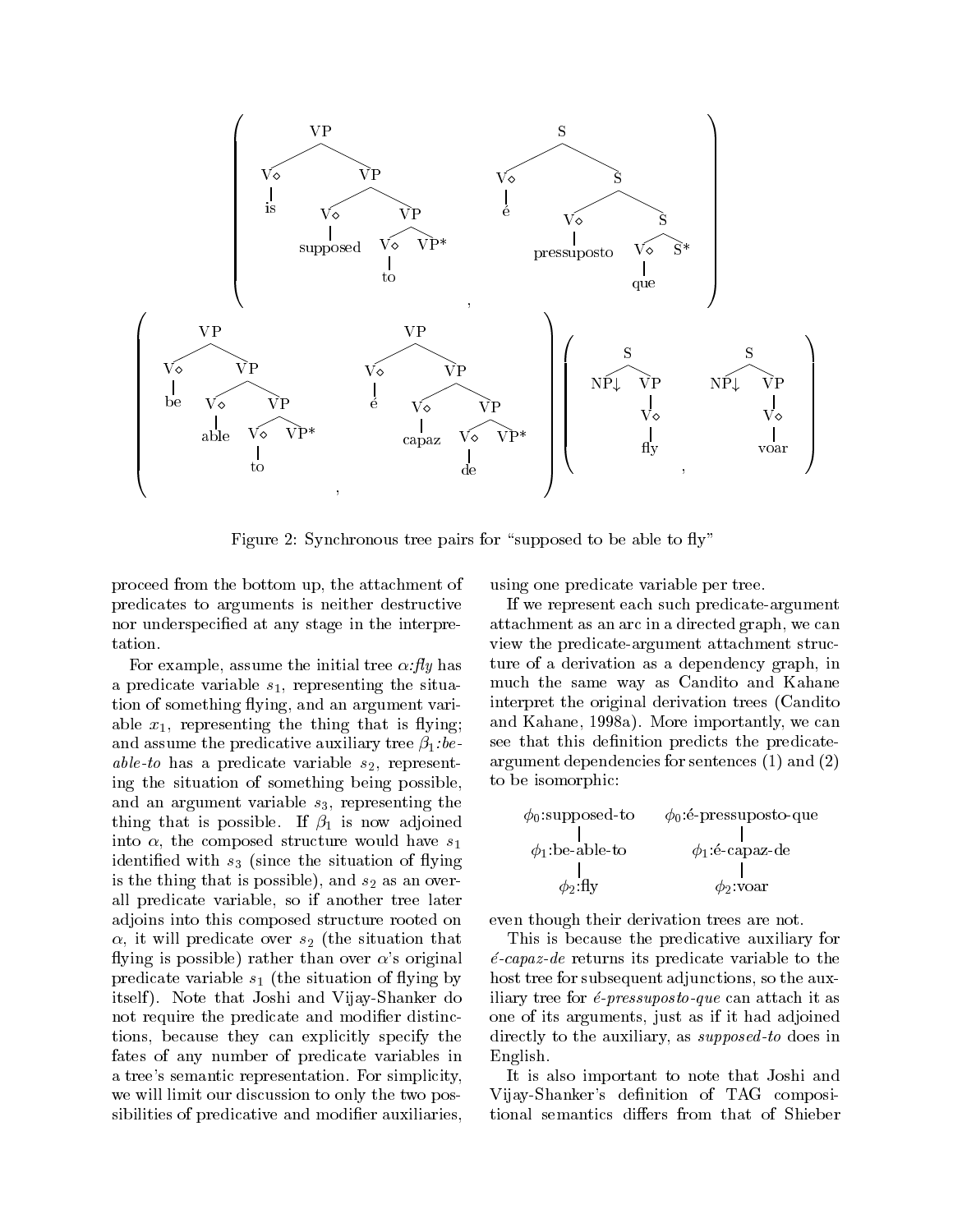and Schabes (Shieber and Schabes, 1990) using Synchronous TAG, in that the former preserves the scope ordering of predicative adjunctions, which may be permuted in the latter, altering the meaning of the sentence. It is precisely  $\cdot$ this scope-preserving property we hope to exploit in our formulation of a dependency-based isomorphic synchronous TAG in the next two sections. However, as Joshi and Vijay-Shanker suggest, the proper treatment of synchronous translation to logical form may require a multicomponent Synchronous TAG analysis in order to handle quantifiers, which is beyond the scope of this paper. For this reason, we will focus on examples in machine translation.

# 3 Obtaining Source Dependencies

If we assume that this attachment structure captures a sentence's semantic dependencies, then in order to preserve semantic dependencies in synchronous TAG translation, we will need to obtain this structure from a source derivation and then construct a target derivation with an isomorphic structure.

The first algorithm we present obtains semantic dependencies for derivations by keeping track of an additional field in each chart item during parsing, corresponding to the predicate variable from Section 2. Other than the additional field, the algorithm remains essentially the same as the parsing algorithm described in (Schabes and Shieber, 1994), so it can be applied as a transducer during recognition, or as a post-process on a derivation forest (Vijay-Shanker and Weir, 1993). Once the desired dependencies are obtained, the forest may be filtered to select a single most-preferred tree using statistics or rule-based selectional restrictions on those dependencies.<sup>4</sup>

For calculating dependencies, we define a function  $arg(\eta_{\gamma})$  to return the argument position associated with a substitution site or foot node  $\eta$  in elementary tree  $\gamma$ . Let a dependency be defined as a labeled arc  $\langle \phi, l, \psi \rangle$ , from predicate  $\phi$  to predicate  $\psi$  with label l.

• For each tree selected by  $\phi$ , set the predicate variable of each anchor item to  $\phi$ .

- For each substitution of initial tree  $\alpha_{\psi}$ with predicate variable  $\omega$  into  $\gamma_{\phi}$  at node address  $\eta$ , emit  $\langle \phi, arg(\gamma, \eta), \omega \rangle$
- For each modifier adjunction of auxiliary tree  $\beta_{\psi}$  into tree  $\gamma_{\phi}$  with predicate variable  $\chi$ , emit  $\langle \psi, arg(\beta,FOOT), \chi \rangle$  and set the predicate variable of the composed item to  $\chi$ .
- For each **predicative adjunction** of auxiliary tree  $\beta_{\psi}$  with predicate variable  $\omega$ into tree  $\gamma_{\phi}$  with predicate variable  $\chi$ , emit  $\langle \psi, arg(\beta,FOOT), \chi \rangle$  and set the predicate variable of the composed item to  $\omega$ .
- For all other productions, propagate the predicate variable up along the path from the main anchor to the root.

Since the number of possible values for the additional predicate variable field is bounded by  $n$ , where  $n$  is the number of lexical items in the input sentence, and none of the productions combine more than one predicate variable, the complexity of the dependency transducing algorithm is  $\mathcal{O}(n^2)$ .

This algorithm can be applied to the example derivation tree in Section 1,

$$
\alpha: \text{fly} \\
 | \\
 \beta_1: \text{be-able-to(VP)} \\
 | \\
 \beta_2: \text{is-supposed-to(VP)}
$$

which resembles the stacked derivation tree for Candito and Kahane's example 5a, "Paul claims Mary said Peter left."

First, we adjoin  $\beta_2$ : *is-supposed-to* at node VP of  $\beta_1$ :be-able-to, which produces the dependency  $\langle$  is-supposed-to, 0, be-able-to $\rangle$ . Then we adjoin  $\beta_1:be-able-to$  at node VP of  $\alpha: fly$ , which produces the dependency  $\langle$  be-able-to,  $0, fly \rangle$ . The resulting dependencies are represented graphically in the dependency structure below:

$$
\phi_0:\t\t\text{supposed-to}\t\t\t\t\text{int}\newline\n\phi_1:\text{be-able-to}(0)\newline\n\phi_2:\text{fly}(0)
$$

This example is relatively straightforward, simply reversing the direction of adjunction dependencies as described in (Candito and Kahane, 1998a), but this algorithm can transduce

 ${}^{3}$ See (Joshi and Vijay-Shanker, 1999) for a complete description.

<sup>&</sup>lt;sup>4</sup>See (Schuler, 1998) for a discussion of statistically filtering TAG forests using semantic dependencies.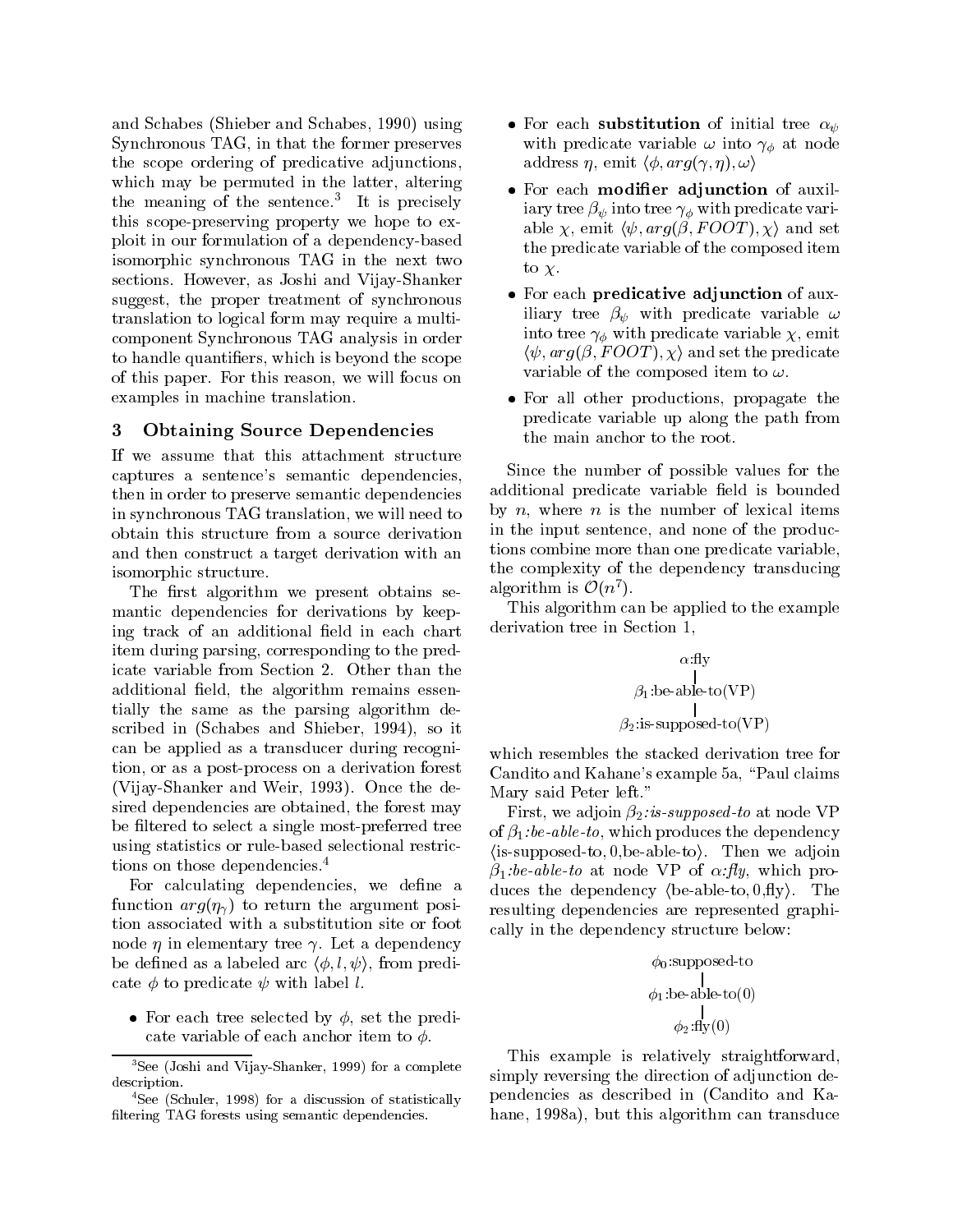the correct isomorphic dependency structure for the Portuguese derivation as well, similar to the distributed derivation tree in Candito and Kahane's example 5b, "Paul claims Mary seems to adore hot dogs," (Rambow et al., 1995), where there is no edge corresponding to the dependency between the raising and bridge verbs:



We begin by adjoining  $\beta_1$ : *é-capaz-de* at node VP of  $\alpha:vox$ , which produces the dependency  $\langle \text{\'e-capaz-de}, 0, \text{voar} \rangle$ , just as before. Then we adjoin  $\beta_2$ : é-pressuposto-que at node S of  $\alpha$ :voar. This time, however, we must observe the predicate variable of the chart item for  $\alpha:voar$  which was updated in the previous adjunction, and now references  $\acute{e}$ -capaz-de instead of voar. Because the transduction rule for adjunction uses the predicate variable of the parent instead of just the predicate, the dependency produced by the adjunction of  $\beta_2$  is (é-pressuposto-que, 0, é- $\langle \text{capaz-de} \rangle$ , yielding the graph:

$$
\phi_0: \text{\'e-presuposto-que} \newline \downarrow \\ \phi_1: \text{\'e-capaz-de}(0) \\ \downarrow \\ \phi_2: \text{voar}(0)
$$

The derivation examples above only address the preservation of dependencies through adjunction. Let us now attempt to preserve both substitution and adjunction dependencies in transducing a sentence based on Candito and Kahane's example 5c, "That Paul has to stay surprised Mary, the demonstrate how the demonstrate  $\sim$ they interact.<sup>5</sup> We begin with the derivation tree:



<sup>&</sup>lt;sup>5</sup>We have replaced *want to* in the original example with have to in order to highlight the dependency structure and set aside any translation issues related to PRO control.

As Candito and Kahane point out, this derivation tree does not match the dependency structure of the sentence as described in Meaning Text Theory (Mel'cuk, 1988), because there is no edge in the derivation corresponding to the dependency between surprise and have-to (the necessity of Paul's staying is what surprises Mary, not his staying in itself ). Using the above algorithm, however, we can still produce the desired dependency structure:



by adjoining  $\beta$ :have-to at node VP of  $\alpha_2$ :stay to produce a composed item with have-to as its predicate variable, as well as the dependency  $\langle$ have-to, 0,stay $\rangle$ . When  $\alpha_2:$ stay substitutes at node  $S_0$  of  $\alpha_1$ :surprise, the resulting dependency also uses the predicate variable of the argument, yielding  $\langle$  surprise, 0, have-to $\rangle$ .

# 4 Obtaining Target Derivations

Once a source derivation is selected from the parse forest, the predicate-argument dependencies can be read off from the items in the forest that constitute the selected derivation. The resulting dependency graph can then be mapped to a forest of target derivations, where each predicate node in the source dependency graph is linked to a set of possible elementary trees in the target grammar, each of which is instantiated with substitution or adjunction edges leading to other linked sets in the forest. The elementary trees in the target forest are determined by the predicate pairs in the transfer lexicon, and by the elementary trees that can realize the translated targets. The substitution and adjunction edges in the target forest are determined by the argument links in the transfer lexicon, and by the substitution and adjunction configurations that can realize the translated targets' dependencies.

Mapping dependencies into substitutions is relatively straightforward, but we have seen in Section 2 that different adjunction configurations (such as the raising and bridge verb ad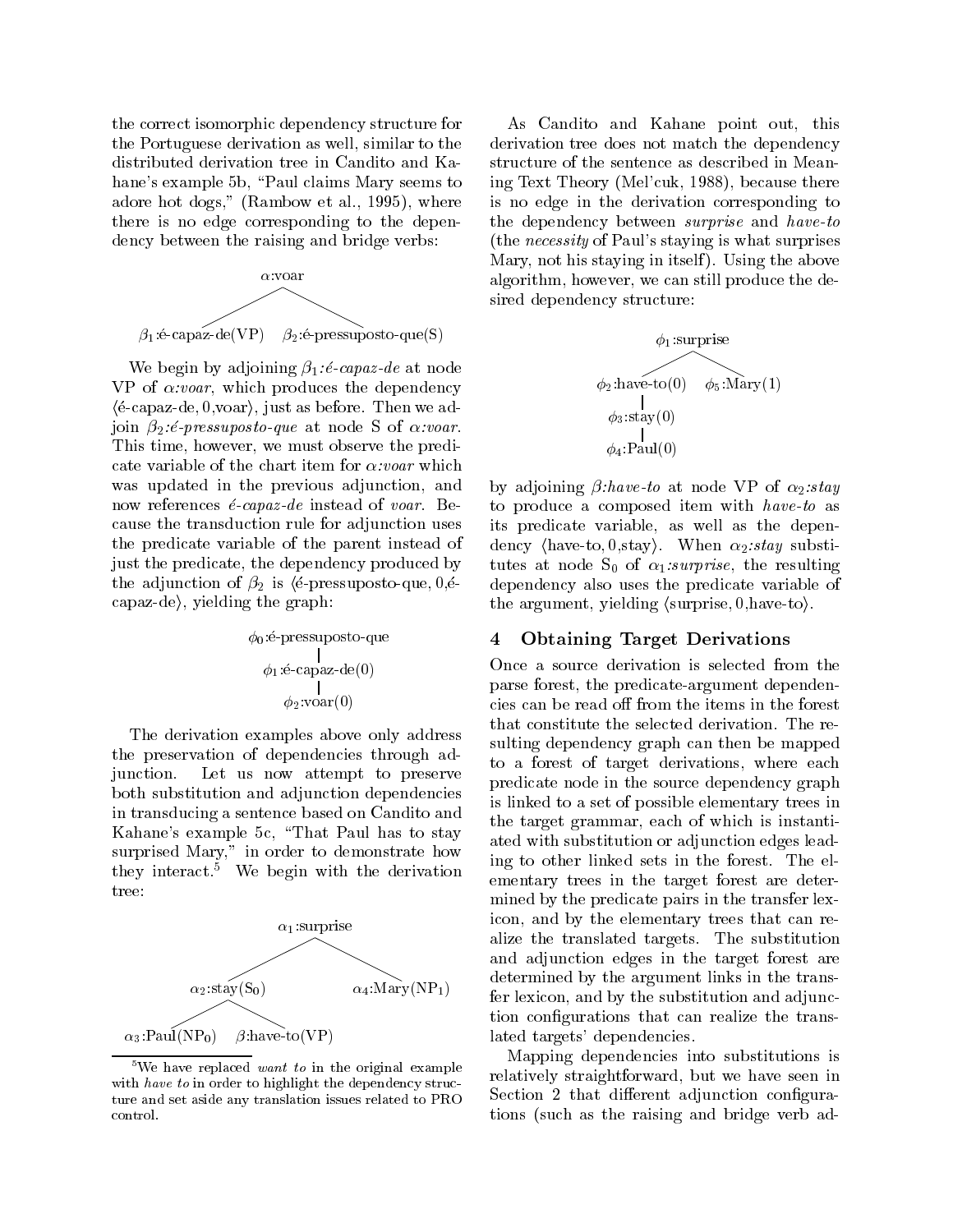junctions in sentences (1) and (2)) can correspond to the same dependency graph, so we should expect that some dependencies in our target graph may correspond to more than one adjunction configuration in the target derivation tree. Since a dependency may be realized by adjunctions at up to  $n$  different sites, an unconstrained algorithm would require exponential time to find a target derivation in the worst case. In order to reduce this complexity, we present a dynamic programming algorithm for constructing a target derivation forest in time proportional to  $O(n^2)$  which relies on a restriction that the target derivations must preserve the relative scope ordering of the predicates in the source dependency graph.

This restriction carries the linguistic implication that the scope ordering of adjuncts is part of the meaning of a sentence and should not be re-arranged in translation. Since we exploit a notion of locality similar to that of Isomorphic Synchronous TAG, we should not expect the generative power of our definition to exceed the generative power of TAG, as well.

First, we define an ordering of predicates on the source dependency graph corresponding to a depth-first traversal of the graph, originating at the predicate variable of the root of the source derivation, and visiting arguments and modi fiers in order from lowest to highest scope. In other words, arguments and modiers will be ordered from the bottom up on the elementary tree structure of the parent, such that the foot node argument of an elementary tree has the lowest scope among the arguments, and the first adjunct on the main (trunk) anchor has the lowest scope among the modifiers.

Arguments, which can safely be permuted in translation because their number is finitely bounded, are traversed entirely before the parent; and modifiers, which should not be permuted because they may be arbitrarily numerous, are traversed entirely after the parent. This enumeration will roughly correspond to the scoping order for the adjuncts in the source derivation, while preventing substituted trees from interrupting possible scoping configurations. We can now identify all the descendants of any elementary tree in a derivation because they will form a consecutive series in the enumeration described above. It therefore provides

a convenient way to generate a target derivation forest that preserves the scoping information in the source, by `parsing' the scope-ordered string of elementary trees, using indices on this enumeration instead of on a string yield.

It is important to note that in defining this algorithm, we assume that all trees associated with a particular predicate will use the same argument structure as that predicate.<sup>6</sup> We also assume that the set of trees associated with a particular predicate may be filtered by transferring information such as mood and voice from source to target predicates.

Apart from the different use of indices, the algorithm we describe is exactly the reverse of the transducer described in Section 3, taking a dependency graph  $\mathcal D$  and producing a TAG derivation forest containing exactly the set of derivation trees for which those dependencies hold. Here, as in a parsing algorithm, we define forest items as tuples of  $\langle \gamma_{\phi}, \eta, \perp, i, j, \chi \rangle$  where  $\alpha$ ,  $\beta$ , and  $\gamma$  are elementary trees with node  $\eta$ ,  $\phi$ and  $\psi$  are predicates,  $\chi$  and  $\omega$  be predicate variables, and  $\top$  and  $\bot$  are delimiters for opening and closing adjunction, but now let  $i, j$ , and  $k$ refer to the indices on the scoping enumeration described above, instead of on an input string. In order to reconcile scoping ranges for substitution, we must also define a function  $first(\phi)$ to return the leftmost (lowest) edge of the  $\phi$ 's range in the scope enumeration, and  $last(\phi)$  to return the rightmost (highest) edge of the  $\phi$ 's range in the scope enumeration.

- For each tree  $\gamma$  mapped from predicate  $\phi$ at scope *i*, introduce  $\langle \gamma_{\phi}, first(\phi), i+1, \phi \rangle$ .
- If  $\langle \phi, arg(\gamma, \eta), \omega \rangle \in \mathcal{D}$ , try substitution of  $\alpha$  into  $\gamma$ :  $\alpha_{\psi}$ ,  $\mu$ OO $\mu$ ,  $\mu$ ,  $\mu$  is  $\iota(\omega)$ ,  $\iota$ us $\iota(\omega)$ ,  $\omega$  $\setminus I\phi$ ,  $\prime I$ ,  $\rightarrow$   $\rightarrow$   $\prime$

<sup>&</sup>lt;sup>6</sup>Although this does not hold for certain relative clause elementary trees with wh-extractions as substitutions sites (since the wh-site is an argument of the main verb of the clause instead of the foot node), Candito and Kahane (Candito and Kahane, 1998b) suggest an alternative analysis which can be extended to TAG by adjoining the relative clause into its wh-word as a predicative adjunct, and adjoining the wh-word into the parent noun phrase as a modifier, so the noun phrase is treated as an argument of the wh-word rather than of the relative clause.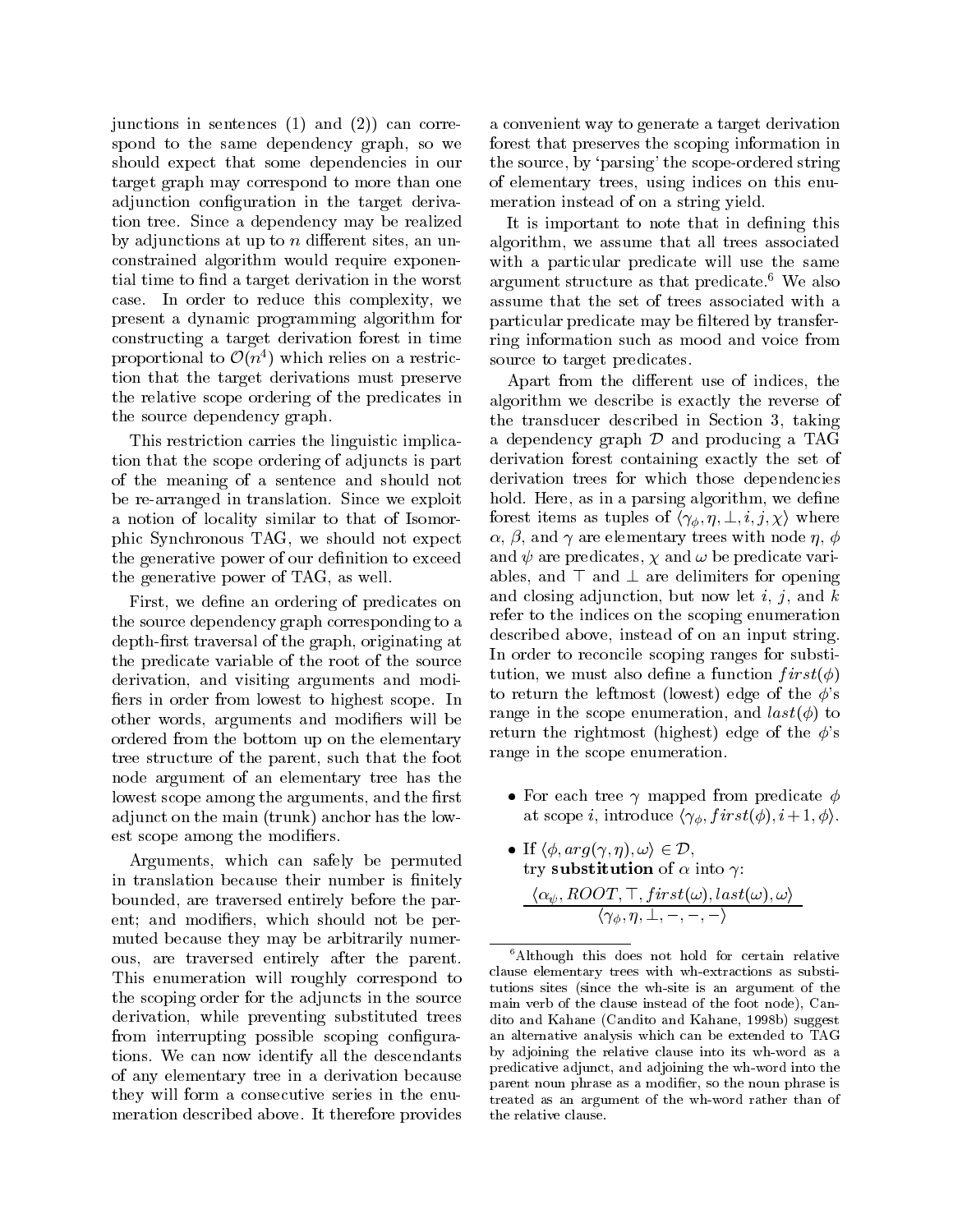- If  $\langle \psi, arg(\beta,FOOT), \chi \rangle \in \mathcal{D}$ , try **modifier adjunction** of  $\beta$  into  $\gamma$ :  $\langle \gamma_{\phi}, \eta, \perp, \iota, \jmath, \chi \rangle$   $\langle \rho_{\psi}, \iota \omega \rangle$  ,  $\langle \eta, \kappa, \omega \rangle$  ,  $\iota$  $\setminus$   $\setminus$   $\phi$ ,  $\eta$ ,  $\rightleftarrows$ ,  $\phi$ ,  $\eta$ ,  $\chi$
- If  $\langle \psi, \arg(\beta, FOOT), \chi \rangle \in \mathcal{D}$ , try predicative adjunction of  $\beta$  into  $\gamma$ :  $\langle \gamma_{\phi}, \eta, \perp, \iota, \jmath, \chi \rangle$   $\langle \rho_{\psi}, \iota \omega \rangle$ ,  $\langle \eta, \kappa, \omega \rangle$  $\setminus$   $\setminus$   $\phi$ ,  $\cdot$   $\setminus$   $\vdots$ ,  $\circ$ ,  $\circ$ ,  $\omega$  /
- Apply productions for nonterminal projection as in the transducer algorithm, propagating index ranges and predicative variables up along the path from the main anchor to the root.

Since none of the productions combine more than three indices and one predicate variable, and since the indices and predicate variable may have no more than  $n$  distinct values, the algorithm runs in  $O(n^2)$  time. Note that one of the indices may be redundant with the predicate variable, so a more efficient implementation inight be possible in  $\mathcal{O}(n^*)$ .

We can demonstrate this algorithm by translating the English dependency graph from Section 1 into a derivation tree for Portuguese. First, we enumerate the predicates with their relative scoping positions:

[3] 
$$
\phi_0
$$
:is-supposed-to  
\n[2]  $\phi_1$ :be-able-to  
\n
$$
\downarrow
$$
\n[1]  $\phi_2$ :fly

Then we construct a derivation forest based on the translated elementary trees  $\alpha:vox, \beta_1: \acute{e}$ capaz-de, and  $\beta_2$ : é-pressuposto-que. Beginning at the bottom, we assign to these constituents the relative scoping ranges of 1-2, 2-3, and 3-\$, respectively, where \$ is a terminal symbol.

$$
\langle \alpha_{voar}, 1, 2, ...\rangle \langle \beta_{capaz}, 2, 3, ...\rangle \langle \beta_{press}, 3, 3, ...\rangle
$$

Since there is a dependency from be-able-to to fly, we can adjoin  $\beta_1$ : é-capaz-de to  $\alpha$ :voar such that it covers the range of scopes from 1 to 3 (from voar to  $\acute{e}$ -capaz-de), so we add this possibility to the forest.

$$
\frac{\langle \alpha_{voar}, 1, 2, \ldots \rangle \langle \beta_{capaz}, 2, 3, \ldots \rangle}{\langle \alpha_{voar}, 1, 3, capaz \rangle} \langle \beta_{press}, 3, \$, \ldots \rangle
$$

There is also a dependency from *is-supposed*to to be-able-to allowing us to adjoin  $\beta_2$ :  $\acute{e}$ pressuposto-que to  $\beta_1$ :é-capaz-de to make it cover the range from 2 to \$, but there would be no S node to host its adjunction, so this possibility can not be added to the forest. We can, however, adjoin  $\beta_2$ : *é-pressuposto-que* to the instance of  $\alpha$ :voar extending to  $\beta_1$ :é-capaz-de that covers the range from 1 to 3, resulting in a complete analysis of the entire scope from 1 to \$, (from  $\alpha$ :voar to  $\beta_2$ :pressuposto) rooted on voar:

$$
\frac{\langle \alpha_{voar}, 1, 2, \ldots \rangle \langle \beta_{capaz}, 2, 3, \ldots \rangle}{\langle \alpha_{voar}, 1, 3, capaz \rangle} \langle \beta_{press}, 3, \$, \ldots \rangle
$$
  

$$
\langle \alpha_{voar}, 1, \$, press \rangle
$$

which matches the distributed derivation tree where both auxiliary trees adjoin to *voar*.



Let us compare this to a translation using the same dependency structure, but different words:

$$
\begin{array}{c}\n[3] \phi_0: \text{is-going-to} \\
[2] \phi_1: \text{be-able-to} \\
[1] \phi_2: \text{fly}\n\end{array}
$$

Once again we select trees in the target language, and enumerate them with scoping ranges in a pre-order traversal, but this time the construction at scope position 3 must be translated as a raising verb  $(vai)$  instead of as a bridge construction  $(e<sub>-</sub> pressure)$ :

$$
\langle \alpha_{voar}, 1, 2, \ldots \rangle \quad \langle \beta_{capaz}, 2, 3, \ldots \rangle \quad \langle \beta_{vai}, 3, \$, \ldots \rangle
$$

Although we can still adjoin  $\beta_1$ :ser-capaz-de at the VP node of  $\alpha:voar$ , we will have nowhere to adjoin  $\beta_2: vai$ , since the VP node of  $\alpha: von$ is now occupied, and only one predicative tree may adjoin at any node.7

$$
\frac{\langle \alpha_{voar}, 1, 2, \ldots \rangle \langle \beta_{capaz}, 2, 3, \ldots \rangle}{\langle \alpha_{voar}, 1, 3, capaz \rangle} \langle \beta_{vai}, 3, \$\ldots \rangle
$$

 $7$ See (Schabes and Shieber, 1994) for the motivations of this restriction.